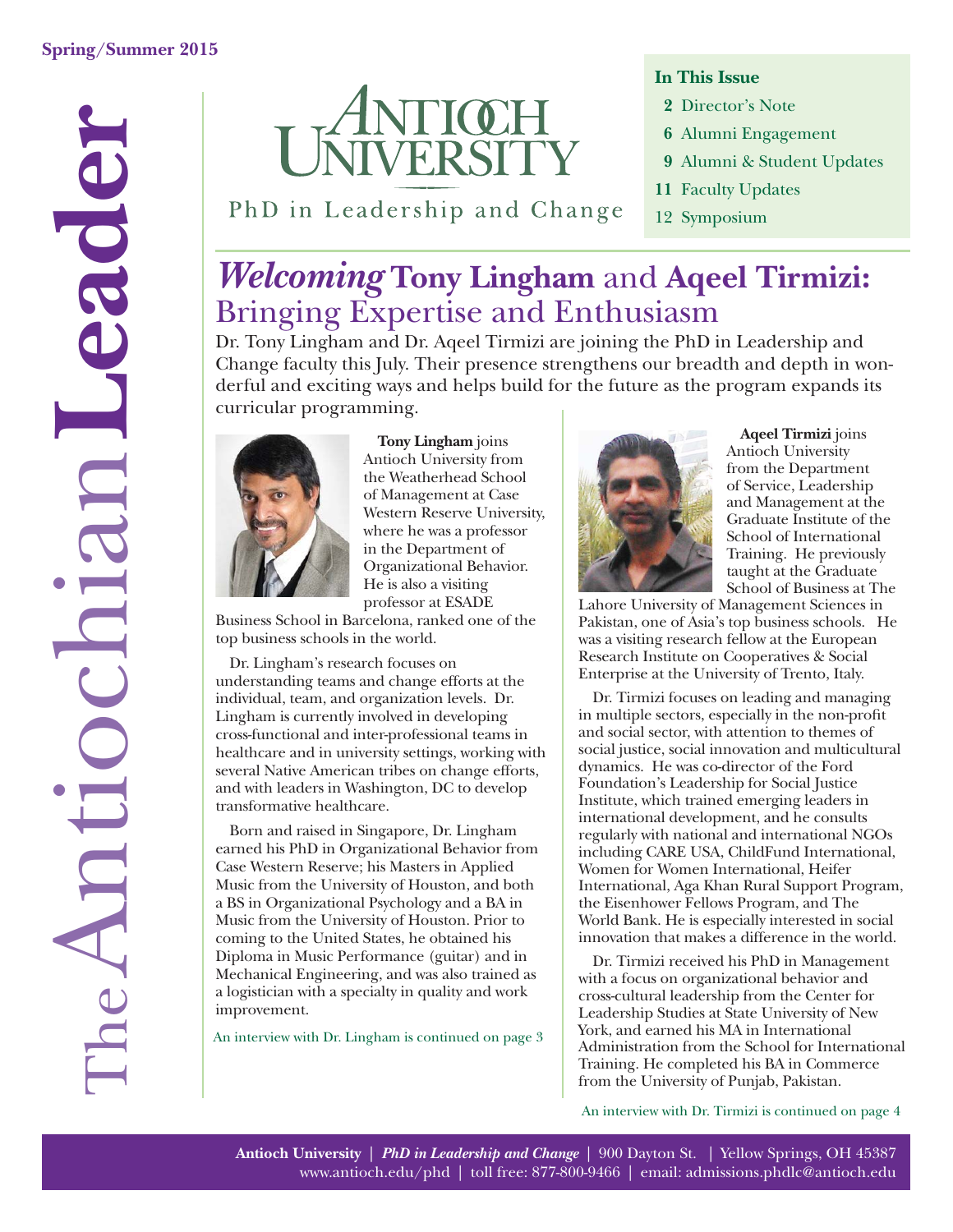### **Director's Note**



What a busy and productive time! As this academic year draws to a close and a new one begins, students, faculty and staff are busy tying up this year's work and preparing for next! You know, annual progress letters, summer residency planning, commencement, alumni reunion and so on. Let me share a bit of what's going on beyond the ordinary business of running the program. Our national search for the program's new core

faculty concluded in April with the hiring of Drs. Tony Lingham and Aqeel Tirmizi (see page 1). We are super-excited with the scholarpractitioner background, expertise and passion that both Aqeel and Tony bring to the program and to our students' learning. I can't wait for them to have the experience of the powerful upcoming summer residency.

This year's annual recruitment for the upcoming AY 2015-16 was particularly active. We held our five regular information meetings at campuses coupled with information meetings in Atlanta, Boston, Houston and Denver. We also conducted 10 information webinars between February and May and fielded hundreds of phone calls and emails. In fact, we had over 900 inquiries this year, which is a 25% increase over last year! I'd like to share a very special thank you to students and alumni for continuing to spread the word! The result of all of this hard work is a very robust Cohort 15 and inagural Cohort 1-Healthcare.

In terms of the new healthcare concentration, we are very excited taking this next program step to create, as we've been saying, "one degree, multiple pathways." What I'm most interested in considering these days is how we "scale with excellence," retaining the highly

personalized and individualized learning model while also expanding in sustainable ways. There are no easy answers, and I'm sure we'll encounter some wrinkles along the way. But this is precisely how we will learn and continue to improve. Our bottom-line commitment is to remain distinctive, high quality, learner-centered, and boldly paradigmshifting. As noted in *Scaling Up Excellence* (Rao and Sutton, 2014), scaling is not just about adding more, it is about trying to improve, building a long-term vision, and doing so with passion and zeal. The authors conclude with profound simplicity that you can't spread excellence if there is no excellence to spread. So, I am confident we can expand conscientiously so more learners can thrive in our unique doctoral community.

I continue to be blown away by our students and alumni. Just take a look at the updates section (pages 8-11). The amazing efforts to lead change across the country and world being done by members of our community and you'll know what I mean. As scholar-practitioners committed to "winning victories for humanity," you make us proud. I also want to highlight the increasingly robust engagement of alumni in supporting the program as well (pages 6-7). In so many bountiful ways, our graduates are giving back. Thank you, and I hope to see many of you in Barcelona at our first-ever international alumni symposium. It's going to be a great time!

Enjoy the newsletter and let me know if you have any questions or thoughts. Feel free to send me an email. You know where to reach me: lalexandre@antioch.edu.

> Laurien Alexandre lalexandre@antioch.edu

| <b>Student Body 2014-15</b> |                 |                  |                                                                                          |       |                           |          |                    |       |  |
|-----------------------------|-----------------|------------------|------------------------------------------------------------------------------------------|-------|---------------------------|----------|--------------------|-------|--|
|                             |                 |                  |                                                                                          |       |                           |          | <b>LOCATION</b>    |       |  |
|                             |                 |                  | <b>OCCUPATIONAL</b>                                                                      |       |                           |          | <b>Midwest</b>     | 26.8% |  |
|                             |                 | <b>GENDER</b>    | <b>SECTOR</b>                                                                            |       |                           |          | <b>West</b>        | 18.5% |  |
|                             |                 | Women 64%<br>36% | <b>Higher Education</b>                                                                  | 35.0% |                           |          | South              | 17.8% |  |
|                             | Men             |                  | For-Profit                                                                               | 19.1% | <b>RACE/ETHNICITY</b>     |          | Northeast          | 12.1% |  |
|                             |                 |                  | Non-Profit                                                                               |       |                           |          | East               | 8.9%  |  |
|                             |                 |                  |                                                                                          | 16.6% | Caucasian                 | 51.0%    | Northwest          | 8.9%  |  |
|                             |                 |                  | Government                                                                               | 12.1% | <b>African American</b>   | 26.1%    | International 7.0% |       |  |
|                             |                 |                  | <b>Consultants</b>                                                                       | 8.3%  | Hispanic/Mexican/Latino   | 5.7%     |                    |       |  |
|                             |                 |                  | K-12 Education                                                                           | 5.1%  | Non-resident              | $5.7\%*$ |                    |       |  |
|                             |                 |                  | <b>Healthcare</b>                                                                        | 3.8%  | Bi-Ethnic/Bi-Racial       | 5.0%     |                    |       |  |
|                             |                 | <b>AGE</b>       |                                                                                          |       | <b>Native American</b>    | 2.5%     |                    |       |  |
|                             | 20s             | 2.4%             |                                                                                          |       | Other                     | 1.9%     |                    |       |  |
|                             | 30 <sub>s</sub> | 21.4%            |                                                                                          |       | <b>Asian</b>              | .7%      |                    |       |  |
|                             | 40 <sub>s</sub> | 28.5%            |                                                                                          |       | Pacific Islander/Hawaiian | .7%      |                    |       |  |
|                             | 50s             | 29.1%            |                                                                                          |       | <b>Unknown</b>            | $.7\%$   |                    |       |  |
|                             | 60s             | 15.9%            |                                                                                          |       |                           |          |                    |       |  |
|                             | 70s             | 1.2%             |                                                                                          |       |                           |          |                    |       |  |
|                             | Unknown         | 1.5%             |                                                                                          |       |                           |          |                    |       |  |
|                             |                 |                  | * Canada, Jamaica, China, Ethiopia, Jordan, Nigeria, Afghanistan, Ecuador, and Australia |       |                           |          |                    |       |  |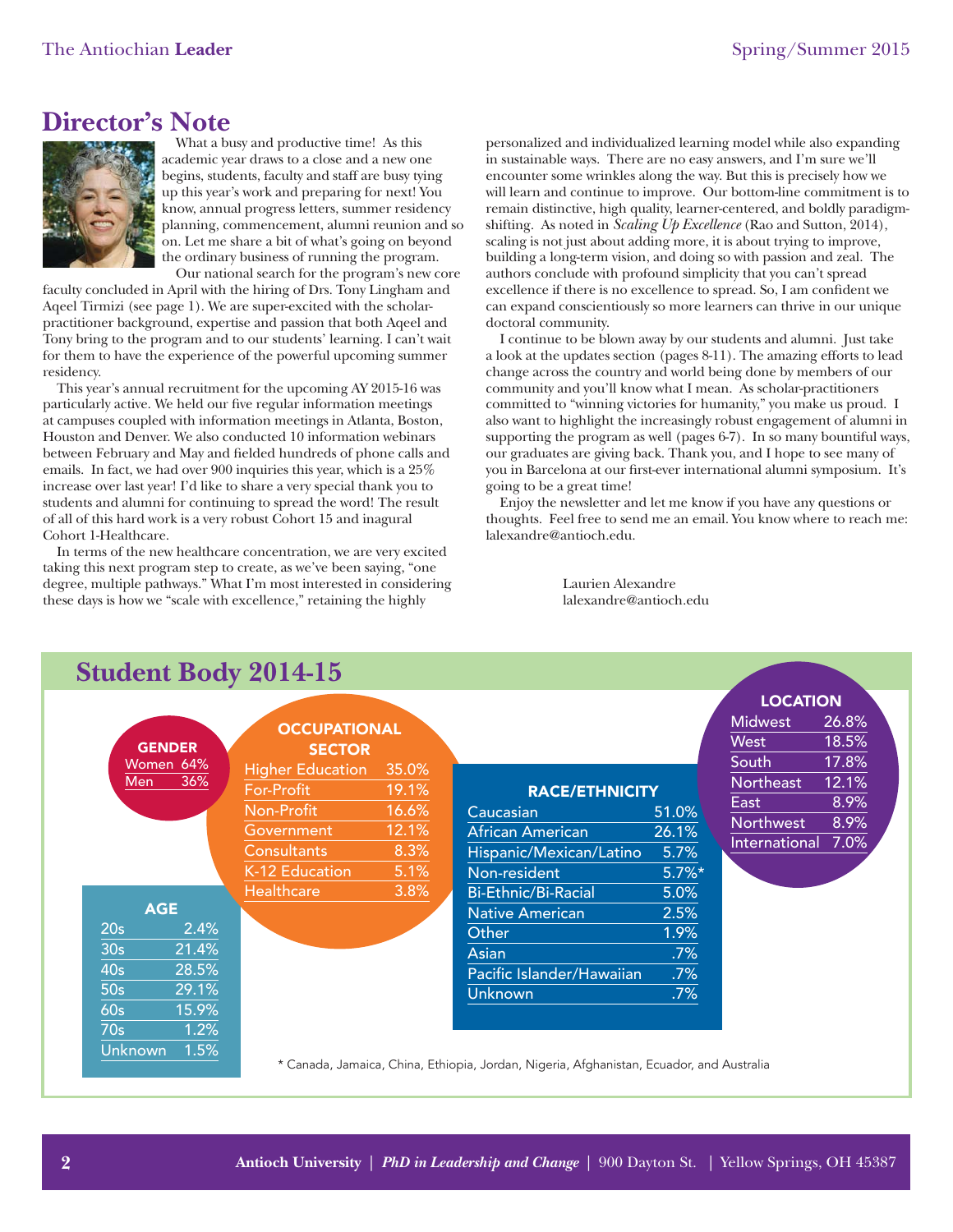**Dr. Tony Lingham** continued from page 1



#### **Why did you want to join the Antioch PhD in Leadership & Change program?**

I wanted to join the PhDLC program for many reasons but a few major ones being its multidisciplinary nature; the fact that the program focuses on doing meaningful work that has real impact; the fact that the faculty functions as a team of equals with a

focus to develop student learning and development as scholarpractitioners (or "engaged scholars"); the intent to have global impact; and also being able to focus on doctoral education with students that have high intrinsic motivation and a wealth of real work experience.

#### **What do you find most appealing and distinctive about the program?**

There are many appealing and distinctive characteristics about the program. What I might say is most appealing is working with a great faculty team that is focused on learning and also to constantly revisit and make the program better! What I find particularly distinctive about the program is the multidisciplinary nature of topics and areas of research and practice. There are management focused executive doctorate programs burgeoning across the country and even the globe but not many with the ability to have a multidisciplinary focus. Such an approach would certainly encourage more creative and innovative topics that span multiple disciplines and that could have much more impact in the real world (which usually involves the ability to work with multiple disciplines).

#### **As you begin to learn more about the program, its students and faculty, what would you hope to contribute to make it even more distinctive than it already is?**

Based on what I know now (I am sure this will just get better and more exciting!), I hope to contribute to methodologies and topics that can have greater impact in the real world especially since we are also moving toward expanding degree and nondegree offerings so as to provide powerful and meaningful approaches to help our work and living environment.

#### **We have designed this program for scholar-practitioners, to train those who are leading change in many professions and fields of practice with the skills and knowledge as ethical researchers to improve the lives of those they serve. How do you marry your scholar and practitioner passions to lead change?**

I am a firm believer that good scholarship should have very strong impact (ethical with both rigor and vigor) in our immediate, national, and global environment. In my own work I pay attention to the three aspects of ethics, vigor and rigor so as to lead changes that have powerful impact in the real world while also generating respect and trust with those I work with (straddling both worlds of practice and scholarship).

#### **What leadership and/or change scholars or practitioners have most influenced your path in this field?**

Having taught in the Doctorate in Management (DM) program at Case Western Reserve University, I have influenced many scholars and practitioners and they have influenced me as well if not more! I love to read widely and therefore would say that instead of leadership and/or change scholars or practitioners that have influenced me, I am more influenced by ideas and patterns that emerge in the work I do and the diverse types of environment I engage with. Contexts and interactions with others influence me most!

#### **If we were doing this interview five years from now (and I hope we do!), and I asked you to look back on your first five years in the program, what would you have liked to have learned, done? In what ways would you like to have seen yourself grow?**

Interesting question indeed! There are certainly things I don't know I don't know and will certainly evolve in many ways when engaging with both the faculty and students (and the diverse areas/topics and types of environment) as I live through the program. For now, looking forward five years, I would love to learn more about the impact our students and faculty have in the world of both scholarship and practice and be more involved in that aspect of the program. I would also love to learn about how we can expand our extent of influence both nationally and globally. Finally I would also love to learn how I could contribute to the non-degree expansion efforts we are hoping to create and develop. As for myself, I would like to see myself grow to be respected, valued, and seen as a co-contributor to the PhDLC program and to have more ability to work with technology so as to be more effective as a faculty, co-learner and member of the community.

#### **Would you please share something about yourself that you would like our community to know that they wouldn't learn from your CV?**

I love people. I love effecting change and seeing people thrive more holistically. I am also someone who loves seeing patterns, creating patterns, and shifting patterns in the contexts I engaged in so as to effect meaningful change. In this, I am referring to the multiple and complex world of interaction with others which usually centers on the unseen but easily felt. My training in music (composition, performance, and analysis) has helped in my work due to its abstract nature. Most of human interaction and change have similar characteristics to music and art. In essence, I love art as much as I love science and am still very much sane! That is why the multidisciplinary nature of the PhDLC is so very attractive to me!

*Now accepting applications*  **for 2016-17 for both the PhDLC cohort and the PhDLC for Healthcare cohort!**

Application review will begin in early February and continue through mid-May until the cohorts are filled. For more information contact **admissions.phdlc@antioch.edu**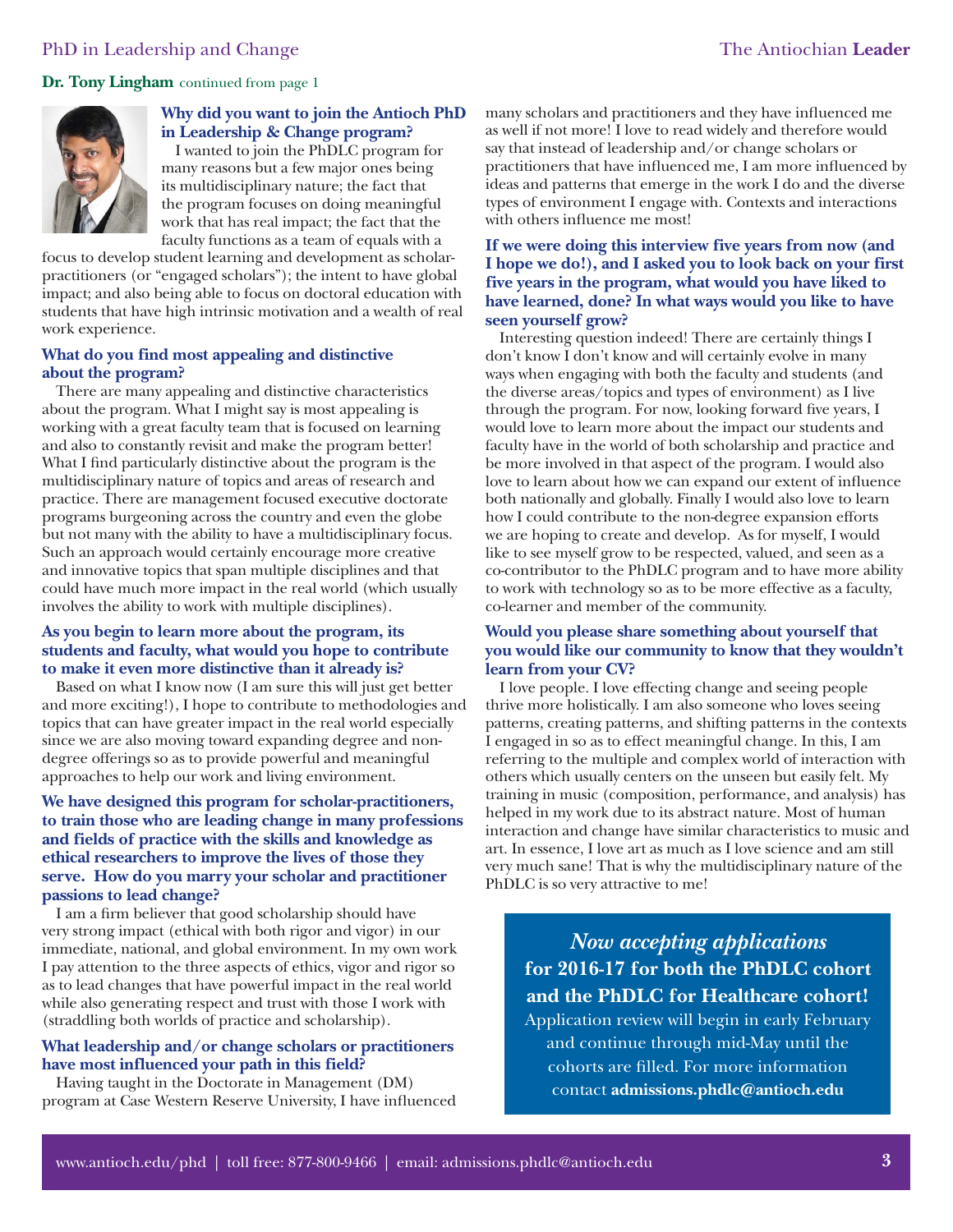### The Antiochian Leader Spring/Summer 2015 **Dr. Aqeel Tirmizi continued from page 1**



#### **Why did you want to join the Antioch PhD in Leadership & Change program?**

The PhD program mission and focus are quite aligned with my professional expertise and aspirations. Specifically, the area of leadership and change has been an important and exciting part of my teaching and learning portfolio. I believe that 21st century

organizations have gotten pretty sophisticated at crafting strategy and managing operations. However, organizational effectiveness is increasingly becoming dependent on managing complexity, implementing and aligning strategies, and encouraging innovation. Expertise in leadership and change are essential for organizations and leaders to wisely navigate through our complex world. And I find it quite motivating and exciting to participate in an advanced program exclusively focusing on these needs and possibilities.

#### **What do you find most appealing and distinctive about the program?**

The PhDLC program is appealing in many ways but three things stand out for me in particular: a) the interdisciplinary and values-driven nature of the program b) participantcentered and flexible program design, and c) the experienced and diverse faculty and student body.

#### **As you begin to learn more about the program, its students and faculty, what would you hope to contribute to make it even more distinctive than it already is?**

Given my initial understanding of the learning community which the faculty, staff, and students have created through this program, it feels like a place where seriousness of inquiry, respectful engagement with colleagues, diversity of backgrounds and voices, and commitment to improving human conditions are greatly valued. I certainly feel honored that I have been invited to contribute to this program and hope that my own commitment to multiculturalism, social justice and social innovation will offer meaningful additions to the wonderful platform that has been built. The program would become even more distinctive as it continued to take a more global focus in terms of its curriculum, student body and international presence. And it would make me very happy to play a small part in supporting these aspirations.

#### **We have designed this program for scholar-practitioners, to train those who are leading change in many professions and fields of practice with the skills and knowledge as ethical researchers to improve the lives of those they serve. How do you marry your scholar and practitioner passions to lead change?**

I feel that the scholar – practitioner linkage has been an important component of my work. There are a few specific ways in which I attempt to combine my scholar and practitioner passions. First, my learning exchanges, both through advising and class sessions, are often built around the question: how may an existing or emerging theory best inform practice?

The expectation here is that, in answering this question, the practitioners would carefully and critically choose the relevant scholarship to improve their inquiry and practice. Second, I raise the same question in my own organizational development work. The idea is not to fully examine every leadership and change problem through some theoretical lens in order to arrive at some solution. Rather, it is an effort to distill "partial truths" that a good theory entails, selecting those that may be most relevant to understanding and dealing with the phenomenon of interest.

#### **What leadership and/or change scholars or practitioners have most influenced your path in this field?**

I must start with the late Professor Bernard Bass. Dr. Bass was directing the Center for Leadership Studies at the State University of New York when I was completing my doctoral work there. His presence and guidance greatly influenced the early part of my academic career and his ideas have influenced my leadership scholarship in subsequent years. I believe his work on transformational leadership had a profound impact on our field and continues to be highly relevant today. Additionally, Joseph Rost's work on leadership has significantly contributed to my own leadership scholarship and practice. In my opinion, his book, *Leadership for the 21st Century*, provided a thoughtful, in-depth and an inclusive way of thinking about the subject.

#### **If we were doing this interview five years from now (and I hope we do!), and I asked you look back on your first five years in the program, what would you have liked to have learned, done? In what ways would you like to have seen yourself grown?**

Looking back, it would give me great pleasure if students were to report feeling supported, challenged, and successful in their own learning and professional goals. Being part of the Antioch community would have helped me enrich my perspectives on leadership and change. Deep and sustained immersion within leadership, its issues and opportunities, would have encouraged me to further my scholarship agenda.

#### **Would you please share something about yourself that you would like our community to know that they wouldn't learn from your CV?**

I briefly operated a passenger train once, ran a leadership development institute in five languages and when inspired I can make a very good vegetarian chili.

### **PhD in Leadership and Change Commencement**

Saturday, August 1, 2015 | 9:00 am Antioch University Midwest, PNC Auditorium

For more information, contact Margaret Morgan at mmorgan1@antioch.edu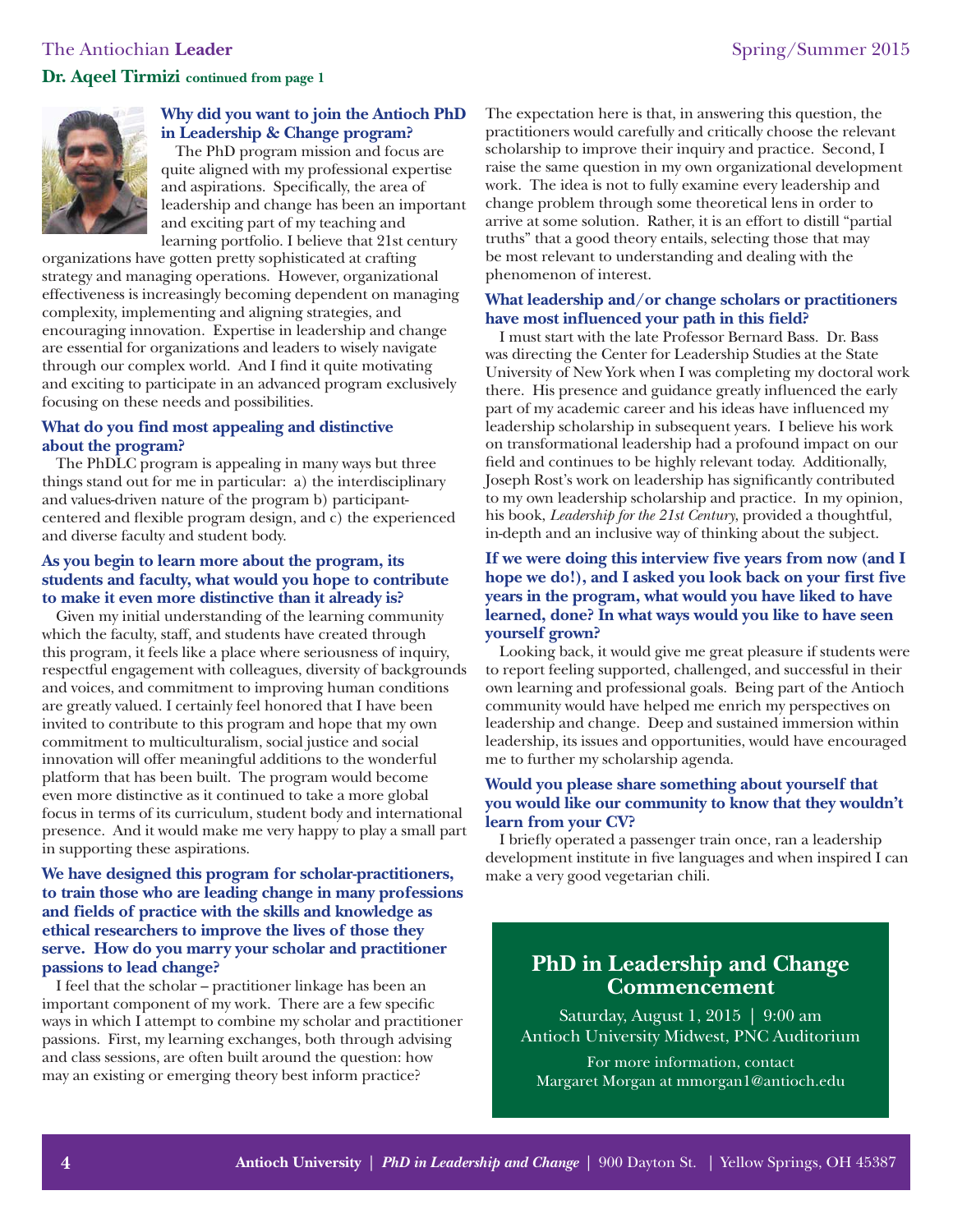### **2014-2015 Dissertation Submissions to Date**

*Organizational Leaders' Experience with Fear-Related Emotions: A Critical Incident Study*, Dr. Al Barkouli (Cohort 11)

*At the Heart of the Classroom: Teachers' Experience of the Suffering and Success of Students for Whom They Care*, Dr. Randall Kenyon Bartlett Jr. (Cohort 10)

*Powerlessness within a Budget-Driven Paradigm: A Grounded Theory Leadership Study from the Perspective of Michigan Corrections Officers*, Dr. Timothy Michael Eklin (Cohort 8)

*Anna Julia Cooper: A Quintessential Leader,* Dr. Janice Y. Ferguson (Cohort 8)

*The One Less Traveled By: A New Model of Leadership for the Nonprofi t Sector,* Dr. Michael Guillot (Cohort 7)

*My Heart is in the East: Exploring Theater as a Vehicle for Change, Inspired by the Poetic Performances of Ancient Andalucía,* Dr. Jessica Litwak (Cohort 12)

*Adapting to a Virtual Learning Environment,* Dr. Winston H. Maddox (Cohort 5)

*Combating Corruption at the Grass-Roots Level: The Case of Individual Oath Takers*, Dr. Emmanuel Funso Oluyitan (Cohort 9)

*Addressing Global Threat: Exploring the Relationship Between Common Purpose and Leadership*, Dr. Charles Powell (Cohort 7)

*Living Aloha: Portraits of Resilience, Renewal, Reclamation, and Resistance,* Dr. Camilla G. Wengler Vignoe (Cohort 6)

*Tapestry of Tears: An Autoethnography of Leadership, Personal Transformation, and Music Therapy in Humanitarian Aid in Bosnia Herzegovina,* Dr. Alpha M. Woodward (Cohort 8)

## **Around Antioch University**

**Antioch University Los Angeles** joins the movement to end violence against women and girls. Learn more about AULA at <www.antiochla.edu/news-events/aula-news>

**Antioch University Midwest** announces new scholarships to support students. Learn more about AUM at <www.antiochmidwest.edu/news>

**Antioch University New England** celebrates the launch of the First in the nation Peace Corps PhD. Learn more about AUNE at <www.antiochne.edu/news-events>

**Antioch University Santa Barbara** offers workshop on Scalability of Social Change. Learn more about AUSB at <www.antiochsb.edu/news>

**Antioch University Seattle** teams with community partner organization to offer a Master of Arts in Education in Urban Environmental Education Concentration. Learn more about AUS at<www.antiochseattle.edu/category/uncategorized>

The PhD in Leadership and Change program supports the fight against global warming by offsetting the climate impact of all work-related air travel of program faculty and staff through annual donations that support projects involving renewable energy, energy efficiency, and reforestation.

Antioch University is fully accredited by the North Central Association of Colleges and Schools (NCA). The PhD in Leadership and Change program obtained full and permanent approval from the Ohio Board of Regents in the Summer of 2005.

#### **Antioch University's Mission**

Antioch University provides learner-centered education to empower students with the knowledge and skills to lead meaningful lives and to advance social, economic, and environmental justice.

*To learn more about our multi-campus system visit: <www.antioch.edu>*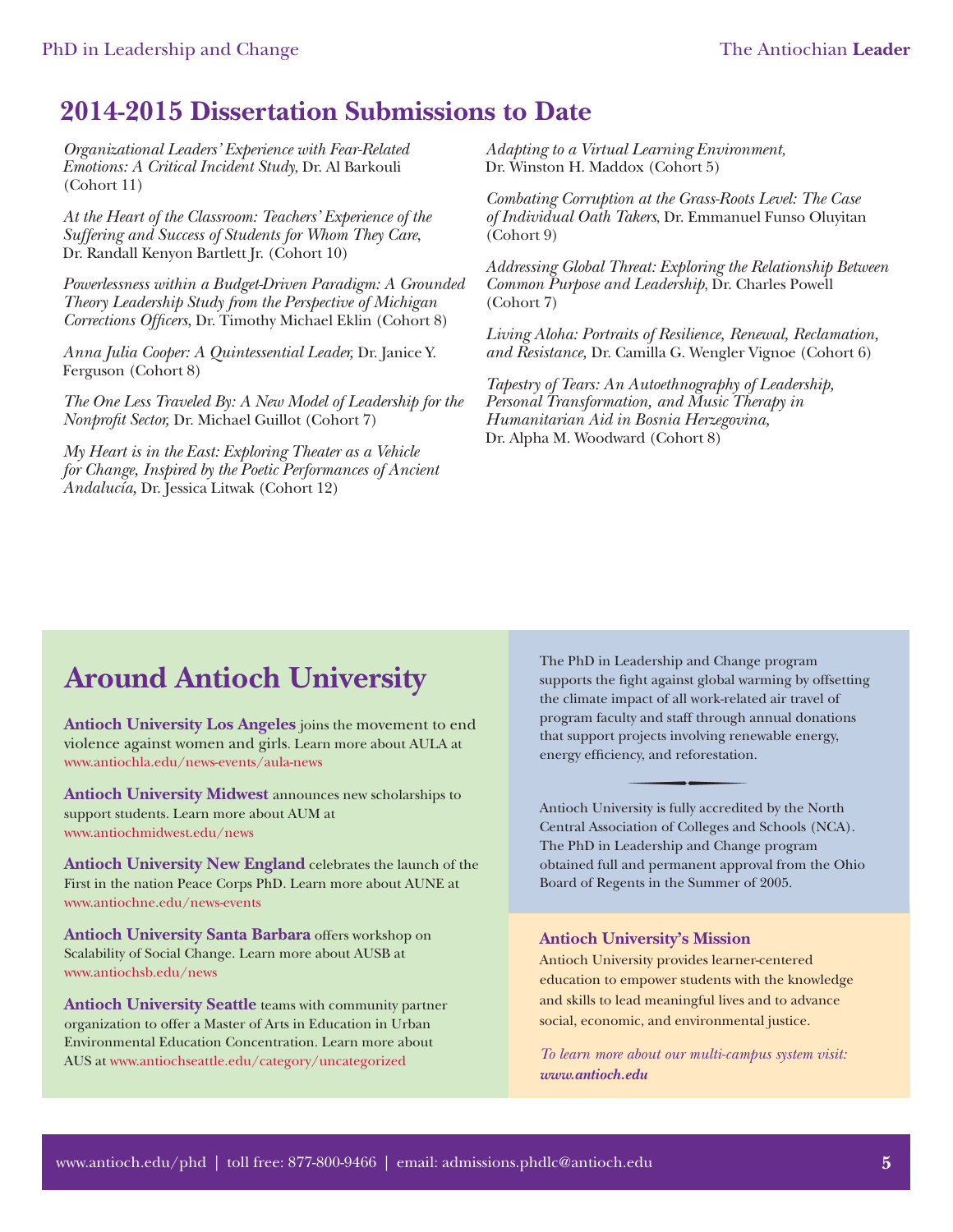## **Alumni Engagement and Commitment**

## **Alumni Scholarship Giving - Setting New Records**

As of the writing of this article, over 25% of our alumni are now giving to our scholarship fund. This is absolutely fantastic. Thank you all for your generosity of spirit!

**Here's a little more detail:** In one-time annual gifts, we have received 25 annual alumni gifts this year, totaling \$7,250.

About this time last year, we also began an effort to replenish and expand our scholarship fund by creating opportunities for alumni (and others) to make multi-year pledges. As of the writing of this article, we now have 18 multi-year pledges totaling over \$128,000. Of these, 13 are from alumni, the other 5 are from faculty and administrators. I hope over the next 3-5 years to build our multi-year pledges to 30, so we are more than halfway there!

The program also received a one-time gift this year from a fellow University colleague for \$15,000.

This brings the grand total in annual gifts and multiyear pledges made this year to approximately \$155,000. Since we distribute approximately \$60,000 in scholarships each year, this means we have already extended our scholarship fund for almost three years! And, we are just beginning.

When I realized that we had 25% of our alumni giving, I paused and I did what every good scholar-practitioner is trained to do, I said, "I wonder what the literature says about this?"

**Here's what I found:** According to Alumni Factor (www. alumnifactor.com), alumni giving is a reliable indicator not only of loyalty and affinity, but also "a reliable indicator of excellence" on many measures such as graduate rates, intellectual development, career preparation and the like. Most interesting, given our cohort model and strong relational doctoral community, " Schools that rank the highest in alumni giving are "able to create environments where students are academically challenged while developing deep bonds with each other and their learning community."

**Here's the clincher:** While the vast majority of higher education institutions in the country are in single digits for alumni giving, the top 60 schools have percentages of 24% or more. What does this tell us? That we rank in this list and our alumni definitely rock! Thank you!

## **Antioch University's Repository and Archive (AURA)**

AURA is a service of the University's libraries to house scholarly output with an aim to preserve and provide access to research. This University-wide repository offers the opportunity for the program's alumni to reach a world-wide audience and we are proud to report that last month AURA had 2,735 full-text downloads!

#### **Most Downloaded Dissertations (May 2015):**

*[Decolonizing the Empathic Settler Mind: An](http://aura.antioch.edu/cgi/viewcontent.cgi?article=1158&context=etds)  Autoethnographic Inquiry* **Dr. Norman Dale (Cohort 6)**

*[Social Entrepreneurship and Wealth-Building Plans:](http://aura.antioch.edu/cgi/viewcontent.cgi?article=1026&context=etds)  Creative Strategies for Working Class Americans* **Dr. Wayne Curtis (Cohort 6)**

*[Melungeon Portraits: Lived Experience and Identity](http://aura.antioch.edu/cgi/viewcontent.cgi?article=1064&context=etds)* **[Dr. Tamara Stachowicz \(C](http://www.davenport.edu/faculty-directory/tstachowicz)ohort 9)** Dr. Norman Dale with his dissertation committee members,



Drs. Philomena Essed and Carolyn Kenny.

**Access full PhD in Leadership and Change program dissertations produced by alumni to date at [www.aura.antioch.edu/mlphdlcuw](https://etd.ohiolink.edu/ap/6?0::NO:6:P6_INSTID,P6_ETD_INST_DEPTID:2,1137)**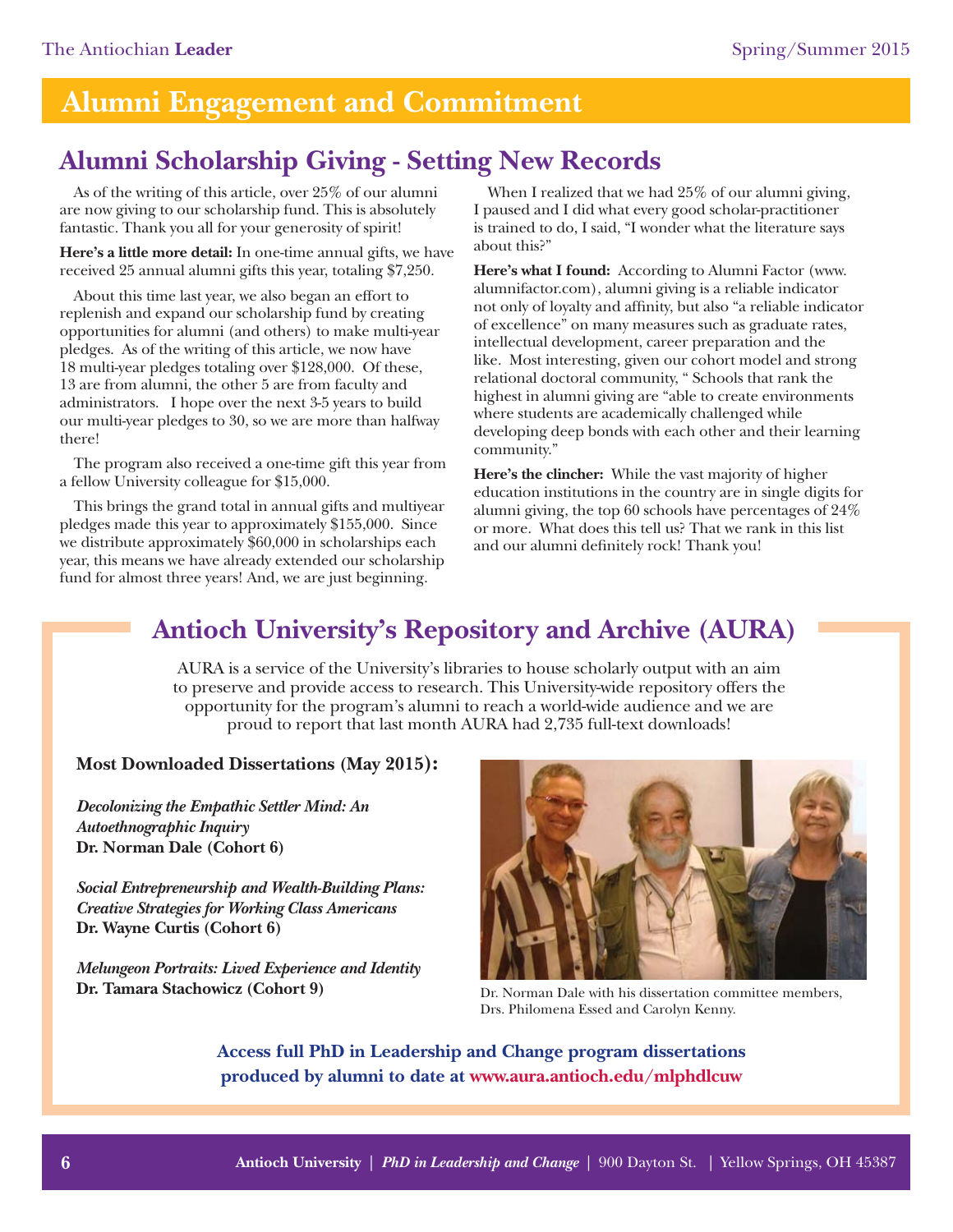## **Alumni Engagement and Commitment**

## **Connecting Students and Alumni through the Appreciative Dissertation Forum**

Alumni and students are brought together through the program's Appreciative Dissertation Forum, in which faculty pre-select 20 program dissertations based on their method and/or topic area. Small groups of third-year students then choose one of these dissertations, based on collective interest, and spend six weeks engaged in review and discussion. The Forum provides the opportunity for pre-Candidacy learners to explore the dissertation writing experience and alumni are able to give back to the program and its learners. The alumni who have participated in this process have been as excited as the students to share their reflections on the experience!

#### **Dr. Heather Forest (Cohort 4)**

#### *Inside Story: An Arts-Based Exploration of the Creative Process of the Storyteller as Leader*

I felt honored that several candidates chose my dissertation as a sample to read and study. Their interest made me go back and revisit my work. With a bit of distance I was able to see my writing anew and to realize how much the theory and philosophy of my leadership and change education at Antioch has pervaded my real world work. I have applied my learning about being a change agent to becoming one. I reveled in remembering my passion and dedication to the research and inquiry process. My time studying at Antioch set my intellectual path for the long journey. By engaging in the learning projects, I realized that I can effectively research, reflect, write, and communicate.

#### **Dr. Chip Espinoza (Cohort 5)**

#### *Millennial Integration: Challenges Millennials Face in the Workplace and What They Can Do About Them*

I loved the appreciative approach. I enjoyed questions about the "life" side of the process. I really wanted to remind students to be kind to themselves in the process and not compare themselves to others. I loved how the students' questions took me back in time to my own journey. I continue to be impressed with the quality of students that our program attracts!

#### **Dr. Martha Miser (Cohort 6)**

#### *The Myth of Endless Accumulation: A Feminist Inquiry Into Globalization, Growth, and Social Change*

There are very, very few opportunities to have a group listen so intently about a topic that you have poured your heart into. What surprised me - and really touched me - was the personal feedback I got. This is both a scholarly and very personal venture and they "heard" me and remarked specifically on the tone and voice of the dissertation. I felt that I was able to give them context and encouragement for their own dissertation journeys. It's really a matter of telling the unpredictable and amazing story of how a budding scholar goes from A to Z and voila, you are now a graduate!

#### **Dr. Harriet Schwartz (Cohort 5)**

#### *Thankful Learning: A Grounded Theory Study of Relational Practice between Master's Students and Professors*

The students were fantastic, asked excellent questions and had clearly engaged deeply with my dissertation. They commented on my writing style and the strength of my Chapter 5 in a way that was deeply affirming for me. I am particularly proud of that chapter but who thinks anyone is going to read it years after you have defended? This conversation touched me deeply and I will hold on to it for a long time.

#### **Dr. Peter Dickens (Cohort 7)**

#### *Facilitating Emergence in a Hospital Setting: Complex, Adaptive Systems Theory and the Shape of Change*

I suggested to the students that we ignore the maxim "the best dissertation is a finished dissertation." While this appeals on a short-term, practical level, I think the best dissertation is one of which you are deeply proud. This is a once in a lifetime opportunity to go really deep into something you love and emerge with an outcome that has the potential to add in a significant way to a body of knowledge. That's when you know you've done good work. I will be forever grateful for the experience.

## **Consider contributing to the scholarship fund!**

The PhDLC program is proud to offer the Alan E. Guskin Scholars' Fund which provides tuition scholarship to 10 incoming students and 10 continuing students each year. *Please consider making a gift to the Fund!*

#### **[www.antioch.edu/university-advancement/make-a-gift](http://www.antioch.edu/university-advancement/make-a-gift/)**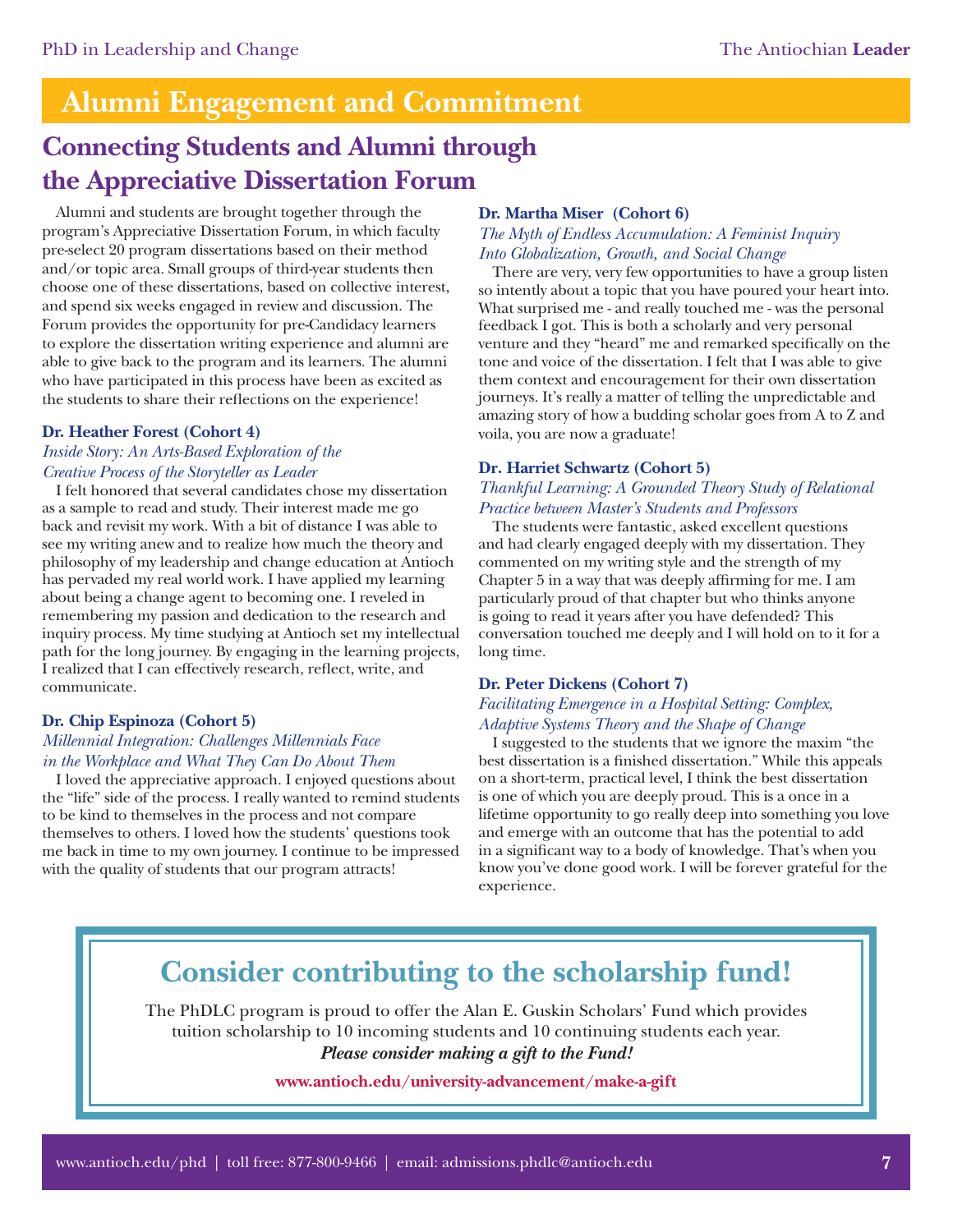# Alumni and Student Updates

#### **COHORT 2**



**Dr. Sean Joseph Creighton**, president Southwestern Council for Higher Education, recently launched [creightoncollaborative.](www.creightoncollaborative.com) com, an initiative dedicated to building a culture of collaboration

in people and organizations by sharing research, leadership, strategy, and practice that showcases both collaborative thinking and action.



#### **Dr. Luane Davis Haggerty**,

senior lecturer at Rochester Institute of Technology, recently directed a production of Shakespeare's *A Midsummer Night's Dream* using a doubled cast of

deaf and hearing actors. This production was for the Rochester Shakespeare Players in Highland Bowl Park in Rochester New York and drew audiences of 500-800 per night for a three week run; the largest turn out they have had in their 90 year history. The local newspaper had a poll and voted the show the best local theater production (over the local equity house and the local non-union professional theater). This resulted in an invitation to present at the Shakespeare Theater Association, an international Shakespeare organization connecting Shakespeare theater organizations internationally. Nearly 100 people attended the presentation (including the Globe Theater in London and the Folger's theater in Washington DC) and before even leaving the conference (held in San Francisco CA) Dr. Davis Haggerty had connected four professional deaf artists with theater companies ready to try this type of work for themselves.

**Dr. Charis Sharp**, head of Cedar River Montessori, is serving as the board chair for the Washington Federation of Independent Schools – a lobbying force for private schools. She is also part of the Montessori Public Policy Initiative and teaching for the Houston Montessori Center in the administrator's credential program on the topics of leadership and school operations.

#### **COHORT 3**

**Dr. Kathryn Gaines**, president and founder of Leading Pace, LLC, continues to provide executive coaching with U.S. government leaders and serves as a faculty member with the Center for Creative Leadership. This year she also facilitated team development and organizational learning with the American Association for the Advancement of Science, as well as Emerging Leaders in Science and Society. Dr. Gaines remains committed to her role as a scholar-practitioner and copresented a workshop at the International Leadership Association in San Diego entitled "Collective Leadership Capacity: Developing Leadership and Leaders" and delivered "Leadership Pragmatics: A Communicative Approach to Practice" for the International Studying Leadership Conference in Copenhagen.



**Dr. Charlotte Moats-Gallagher**, launched BlueStone Collaborative, a consulting firm, which provides strategic and tactical support for the creation of innovative internationalization strategies with clients

(universities, non-governmental organizations and corporations) both abroad and domestically, and strategic support for innovation in global girls' and women's initiatives.



Drs. Janet Rechtman and Shana Hormann (Cohort 2) gather to reconnect!

#### **COHORT 4**

**Dr. Lucy Barbera**, expressive art therapist for Rosendale Family Therapy Center, launched a professional development program in September of 2014 and is currently expanding to accommodate interested medical and mental health licensed professionals who want to learn how to infuse the expressive arts into their professional practice. Also, the original *Masks of Hope and Healing Exhibition* that Dr. Barbera mounted while at the State University of New York Medical University teaching and working at the Children's Hospital Art Therapist, opened at the NYU Langone Medical Science Art Gallery.

#### **COHORT 5**

**Dr. Chip Espinoza**, academic director of organizational psychology for Concordia University, recently presented "Mentoring Millenials" at the University of New Mexico's Mentoring Institute Conference. In addition, Dr. Espinoza's newest book *Millennials@ Work: The Skills Every Twenty Something Needs to Overcome Roadblocks and Achieve Greatness* (Franklin Covey, 2014) elevated to the number two spot on Kindle Personal Development upon release.

**Dr. Marti Goetz** is the new executive director at Bear's Mill, a non-profit organization formed to preserve the historic landmark, is teaching at the Academy for Community Leadership at Edison Community College. Dr. Goetz is also the president at We Care Arts and secretary at Collaborative Solutions, Inc.

**Dr. Lynn Olsen**, chief executive officer and principal at The Innovation Group, Inc., served as a lead faculty member for a new, University of St. Thomas Executive Education Leadership and Management program.

**Dr. Harriet Schwartz** was named Wellesley Centers for Women JBMTI lead scholar for Education as Relational Practice. In her role as lead scholar, Dr. Schwartz will be building a community of educators and researchers to expand and develop effective relational practices in all areas of teaching. Dr. Schwartz also gave the keynote address at this year's Carlow University convocation. "Thankful Learning: Hospitality and Humanity in the Space We Share" drew on her dissertation and the research she has conducted since graduating from Antioch University.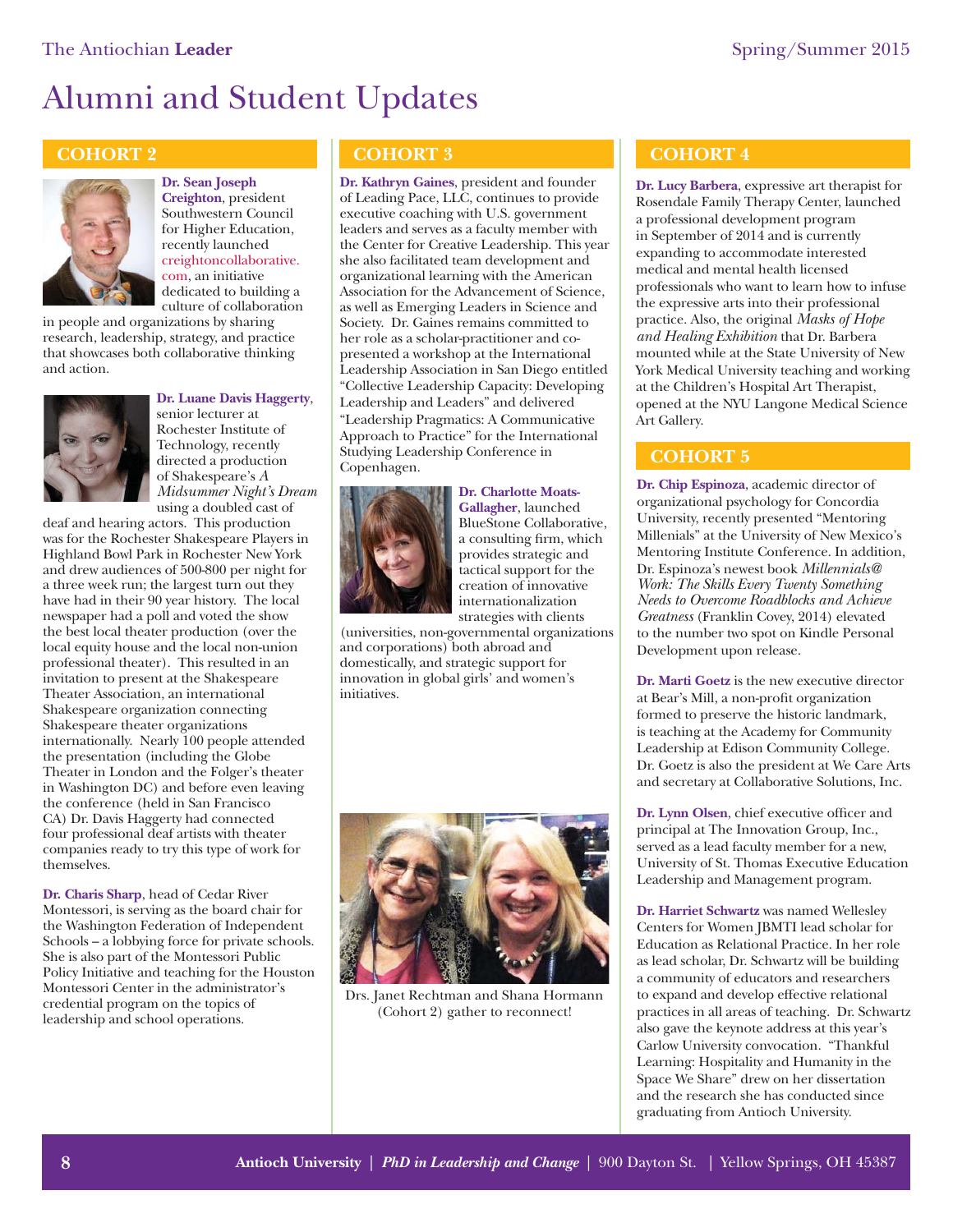## Alumni and Student Updates

#### **COHORT 6**

**Dr. Martha Miser**, founder and president of Aduro Consulting, delivered the keynote on leadership and change for Hamilton College's annual Alumni Weekend this past April. Dr. Miser also joined the Board of Trustees for Antioch University New England.

**Dr. Lillian Drakeford** is editor of the new two-



volume work entitled *The Race Controversy in American Education* (Praeger, 2015) which examines race and racism in public education, tackling controversial educational issues such as the schoolto-prison pipeline, charter schools, school

funding, affirmative action, and racialized curircula. Learn more about this impactful work [at www.abc-clio.com.](http://www.abc-clio.com/ABC-CLIOCorporate/product.aspx?pc=A4430C)

#### **COHORT 7**

**Dr. Peter Dickens** now serves as co-director of a major physician leadership development program developed by Dr. Brenda Zimmerman at the Schulich School of Business in Toronto.

**Dr. Tavia LaFollette** recently accepted a tenure track position at Towson College.

> In Celebration of Life **Dr. Michael Guillot** 1953-2015

#### **COHORT 8**

**Dr. Wayne Moran** is teaching at the New England Institute of Technology (NEIT). Dr. Moran's teaching focuses on discipline and characteristics of high performance teams as well as interpersonal skills related to effective teamwork.

#### **COHORT 9**

**Dr. Michael Davis** was recently appointed to the position of Religious Services Administrator for the Ohio Department of Rehabilitation and Correction. In his new position, Dr. Davis will provide central leadership in the coordination of all religious programs for the Ohio prison system. The Ohio prison system includes 28 correctional facilities with approximately 50,000 incarcerated men and women.

Previously, Michael served as the Deputy Warden of Special Services at the Pickaway Correctional Institution in Orient, Ohio.



**Dr. Annie Hernandez**, executive director of The Frieda C. Fox Family Foundation, recently joined the national board for Learning To Give which is the world's leading developer of

lessons and resources that teach giving and volunteerism, civic engagement, and character through service.

**Dr. Kimberly Yost**, visiting assistant professor at Lourdes University, was invited to write a chapter on leadership and science fiction narratives for the Routledge *Companion to Leadership* to be published by Taylor and Francis.

#### **COHORT 10**



**Dr. Froswa Booker-Drew,** national community engagement director at World Vision, U.S. Programs, has received an offer to publish her article, "Social Capital: Friend or Foe

in the Lives of Two Prominent Incarcerated Individuals" in the upcoming *Berkeley Journal of African American Law and Policy*.

**Dr. Armenta Hinton** joined Allegheny College as associate dean, director of Center for Intercultural Advancement and Student Success.



#### **Dr. David McLean**,

partner at Soulzatwork, a division of T.S.C., Inc., has published, *Exploring Constructs of Relational Leadership Through Story* (Sage, 2015). Dr. McLean was also invited to speak

at Canada's Change Management Conference in Toronto this past May and was invited as guest lecturer on leadership at Redeemer University in Ancaster, Ontario.

**Randy Osmun** executive director of The Source, an innovative non-profit in Grand Rapids, Michigan recently spoke with representatives from *The Washington Post* about ways in which organizations can work to reduce employee turnover. Read the full article her[e www.washingtonpost.com.](http://www.washingtonpost.com/opinions/catherine-rampell-a-business-nonprofit-partnership-remedy-for-high-turnover/2014/10/09/7505d0f4-4ff3-11e4-babe-e91da079cb8a_story.html)



Dr. Michael E. Guillot (Cohort 7), [far right], pictured here with his students and Dissertation Committee Chair, Jon Wergin, Ph.D. [far left]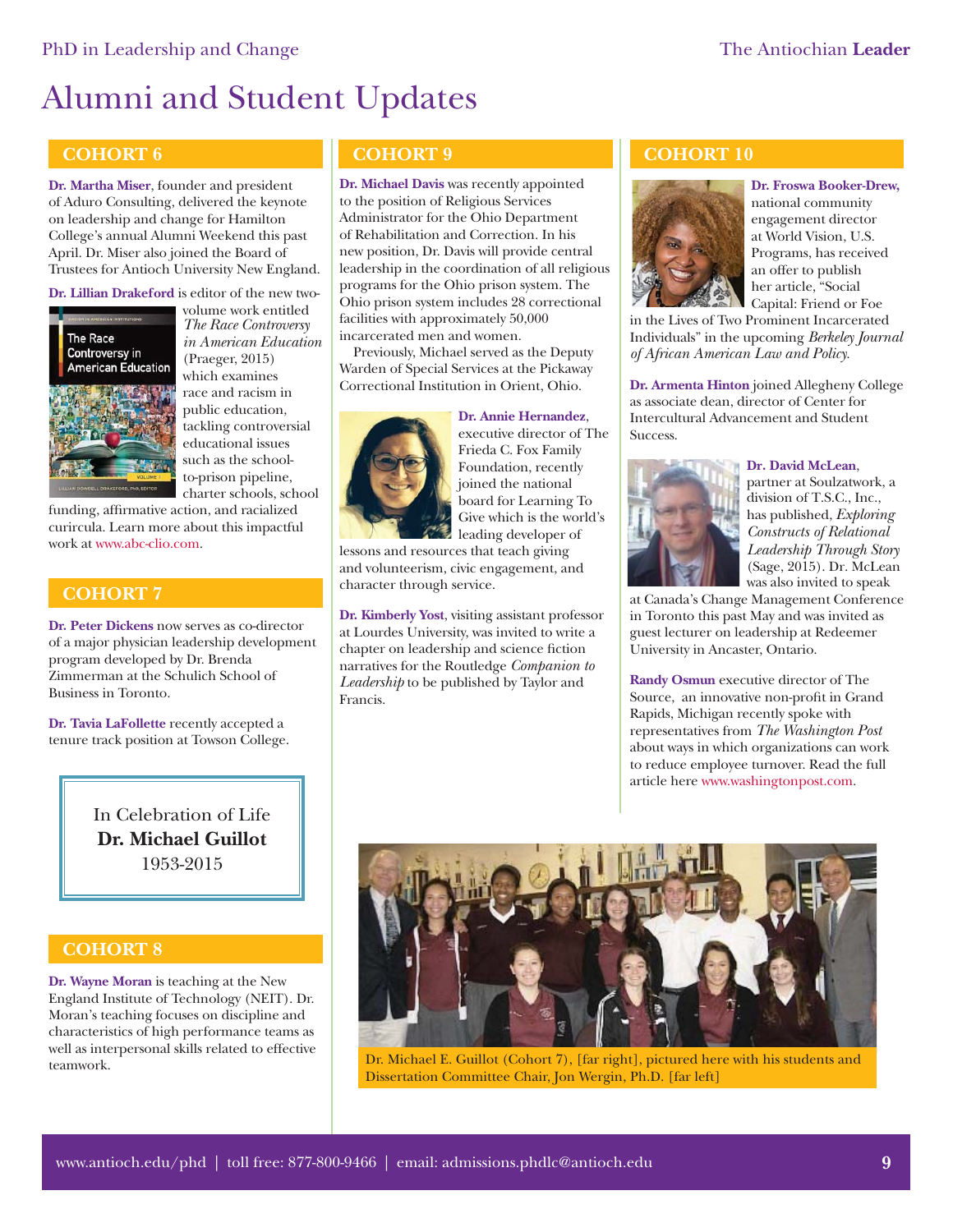# Alumni and Student Updates

#### **COHORT 10** *continued*

**Dr. Kiko Suarez**, vice president of communications and innovation for the Lumina Foundation, will be presenting "Wise by Design: A Wisdom-Based Framework for Innovation and Organizational Design and its Potential Application in the Future of Higher Education" at the 7th biennial Positive Organizational Scholarship (POS) Research Conference focused on illuminating research for a positive future.

#### **COHORT 11**

**Dr. Tom Crawford**, chief operating officer of Florida Prostate Disease Center, recently co-authored *The Complete Business Guide for a Successful Medical Practice* (Springer, 2015). The book provides physicians with the basic business skills in order for them to become involved in the financial aspect of their practices.



**Dr. Ashley Lackovich-Van Gorp**, founding executive director of Enhance Worldwide and independent consultant for Girl Child Protection, recently began work with Girls Globe, a non-profit

organization raising awareness about global issues concerning the rights and health of women and girls. Read her recent writings at [www.girlsglobe.org.](http://girlsglobe.org/author/anlackovich/)

**Roxanne Swogger** was promoted to Correctional Warden's Assistant at the Ohio Reformatory for Women (ORW) within the Ohio Department of Rehabilitation and Correction. ORW is a multi-security correctional institution that currently houses 2,500 female offenders.



Laurien Alexandre and Heidi Hiatt (C12)

#### **COHORT 12**

**Renee Charney**, principal for Charney Coaching and Consulting, LLC and **Lisa Gick**, chief executive officer and founder of [c u r i o u s] consulting, facilitated a workshop titled, "Curious and Inclusive Practices of Leadership," at the 2014 International Leadership Association Conference in San Diego, California. The focus of their workshop was to introduce later-stage adult development, and interdisciplinary concepts and theories in support of curiosity, consciousness, and inclusivity leading to compelling creative collaboration and mature engagement in leader and team-member relationships.

**LaTonya Branham**, founder and chief executive officer at Reader2Leader Foundation, Inc., has written *The Academic Prayer*, (Desta Publishing, 2013) which received honorable mention in the spiritual genre at the New England Book Festival.

**Maria Dezenberg**, associate provost for Carrington College, led a change project that engaged a group of front-line employees in leading change in a multi-campus university setting. The cross-functional team, titled BOOST, was entrusted with the institution's strategic priority of improving student retention over a 12 month period. The success of the project included significant improvements in both student retention and service metrics.

This BOOST project was recently honored by the DeVry Education Group for its achievements. The national recognition included acknowledgement of the group's successful implementation of "Student CARE" initiatives resulting in service excellence.

#### **COHORT 13** *continued*

**Lloyd Duman**, division chair of English and Humanities at North Idaho College, recently published an article in *WPA: Writing Program Administration Journal*, a scholarly journal which focuses on theory, research and professional practices in the administration of college and university writing programs. The article titled, "Relentless Engagement with State Educational Policy Reform: Collaborating to Change the Writing Placement Conversation," describes the educational reform efforts surrounding writing placement in one state context.

#### **COHORT 14**

**COHORT 13 Maria Mendoza Bautista** has accepted a position at California State University, San Marcos, as the inaugural associate director for the new Latin@ Center. In this role she will be responsible for implementing support services aimed at helping Latin@ students develop the leadership and academic skills they need for success.

> **Tawana Davis**, executive minister at Shorter Community AME Church, was asked to contribute to an article published by *Christianity Today* as a result of her dedication to post to facebook for 31 days during October's domestic violence awareness month for her "A Face to Domestic Violence" campaign.

**Thom Stevenson** recently became executive director of ChefVet, a socially responsible, comprehensive training facility, currently in the design phase, which will include a wholesale, retail, catering and instructional kitchen created to support disabled veterans entry into the food service industry. Learn more at [www.kickstarter.com.](https://www.kickstarter.com/projects/582000534/cheesecakes-with-honor)



Members of Cohort 12 celebrate their final residency together!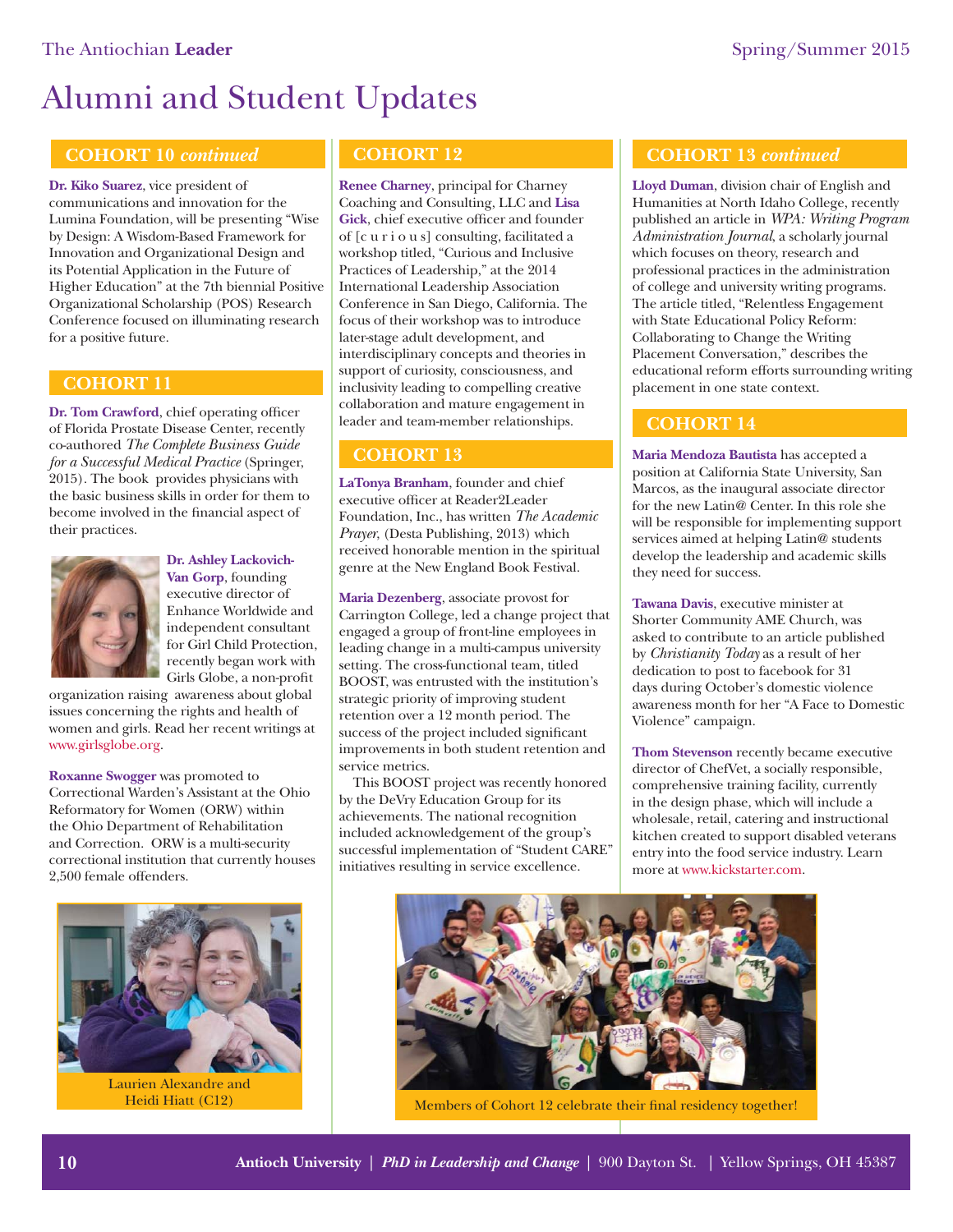## Faculty Updates

**Drs. Jon Wergin** and **Laurien Alexandre** are co-authoring a chapter "Integration & Differentiation: Managing the Paradox in Doctoral Education" for the upcoming book, *Emerging Directions in Doctoral Education* edited by Blessinger, P., & Stockley, D. (International Higher Education Teaching and Learning (HETL) Association, 2016). This volume will examine the diverse ways in which universities and colleges around the world are developing innovative ways to provide doctoral education, including new theories and models of doctoral education and the impact of changes in government and/or accreditation policy on practices in doctoral education.

**Dr. Lize Booysen** published "Cross-Cultural Coaching" in the *Center for Creative Leadership Handbook of Coaching in Organizations*. (Wiley, 2015).

Dr. Booysen also co-presented "Building New Leadership in African American and South African Communities" at the International Leadership Association Conference in San Diego.

**Dr. Laura Morgan Roberts** presented on the practice of cultivating positive identities and the foundation of a multi-level model of strengthening leadership capacity at the University of Michigan's Center for Positive Organizations.



**Dr. Philomena Essed** was interviewed by Gina Gent from UC Santa Cruz regarding her book *Dutch Racism*  (Rodopi, 2014). Dr. Essed also delivered two keynotes in Sweden about the quality of life in higher education. At the University of Lund, Department of Gender Studies she opened the conference, Breaking Out of Inclusion with a keynote on "Cultural Cloning and De-cloning in Higher Education". She also addressed

a large audience at the G14 Challenging Power Conference, organized by the UmeåUniversity, Center for Gender Studies, with a keynote on "Corporate Academia vs. Feminism: Social Justice and the Dignity of Work under Attack".

Additionally, Umeå University, Sweden, is awarding Dr. Essed with an honorary doctorate degree in the Social Sciences. The decision was made on the basis of what they describe as her "great contribution in the development of our research and practices within the fields of gender studies and education research". Dr. Essed has worked with the Umeå Center for Gender Studies since 2007, where she engaged with scholars and students on issues of gender, norm criticism and education. The ceremony takes place October 2015.